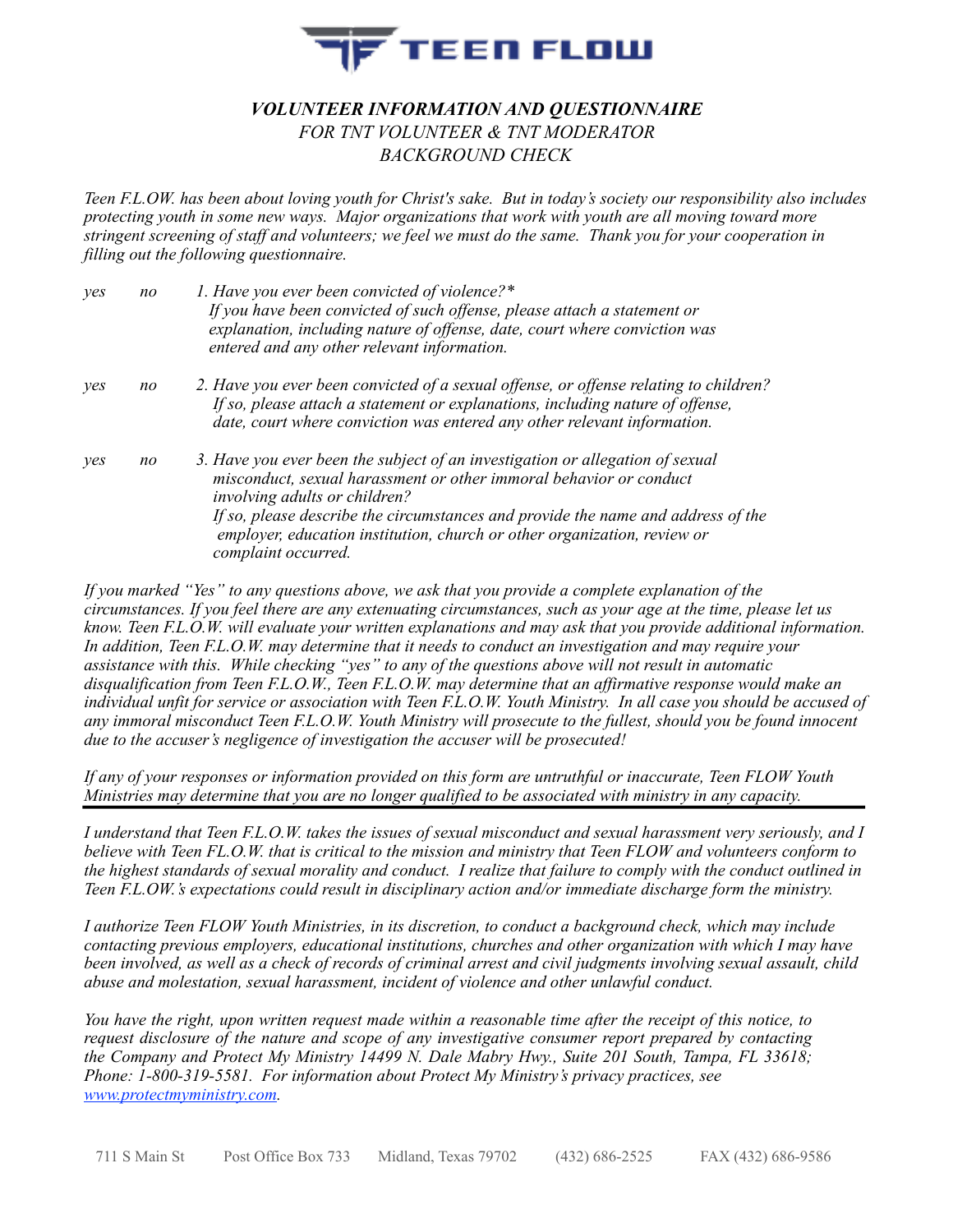## **ACKNOWLEDGEMENT AND AUTHORIZATION**

*I authorize Teen FLOW Youth Ministries, in its discretion, to conduct a background check, which may include contacting previous employers, educational institutions, churches and other organization with which I may have been involved, as well as a check of records of criminal arrest and civil judgments involving sexual assault, child abuse and molestation, sexual harassment, incident of violence and other unlawful conduct.* 

| <b>Signature</b> | <b>Printed Name</b> | <b>Date</b> | <b>Phone</b> |
|------------------|---------------------|-------------|--------------|
|                  |                     |             |              |

*\*Like any other place anytime volunteers are around children a background check must be done, Teen FLOW also requires our volunteers to have a "Child Protective" video training. Once we receive and submit your background a link will be sent to your email from Protect My Ministry/Ministry Mobilizer all you need to do is watch the video and take a little test at the end and pass with at least a score of 84 or higher. If an 84 is not reached, you should be able to retake the test right away without having to watch the video again.* 

## *VOLUNTEER INFORMATION AND QUESTIONNAIRE FOR TNT VOLUNTEER & TNT MODERATOR*

| Today's Date           |                                                       |              |                     |
|------------------------|-------------------------------------------------------|--------------|---------------------|
| <b>First Name</b>      | Middle Name                                           | Last Name    |                     |
|                        |                                                       |              |                     |
| <b>Mailing Address</b> | City                                                  | <b>State</b> | Zip Code            |
|                        |                                                       |              |                     |
| <b>SSN</b>             | D/L or State ID                                       |              | <b>State Issued</b> |
| E-Mail Address         |                                                       |              |                     |
|                        | <b>BACKGROUND</b>                                     |              |                     |
| 1.                     | Experience working with youth in other organizations. |              |                     |